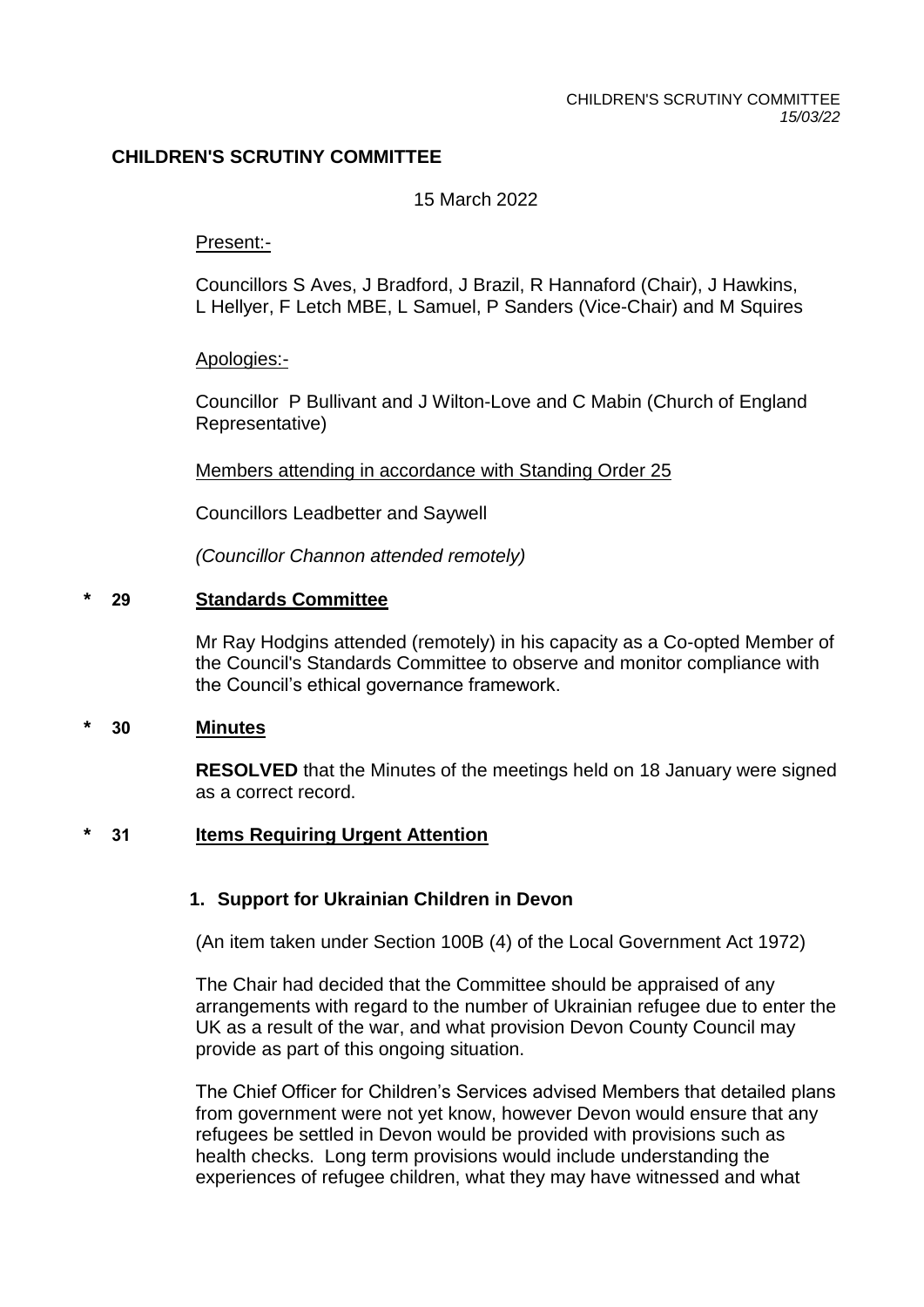support would therefore be required. Universal Early Help assessments would be offered which would identify areas of further concern. The Council would also look to model how many children may arrive with parents or carers and how many would be unaccompanied and therefore require care placements. Children's Services would work closely with the Foreign Office and Home Office to provide resources and provisions.

The Head of Education and Learning advised that the Service had previous experience of working with schools in Exeter to provide school places for Afghan families and experience of supporting unaccompanied children. The Service would work to keep refugee children together and place them in one locality, whilst providing support to schools. This would include additional language support and social workers.

Members acknowledged the current position and update from officers.

# **2. Ofsted Monitoring Visit Letter**

(An item taken under Section 100B (4) of the Local Government Act 1972)

The Chair had decided that the Committee should be updated following the publication of the Ofsted Monitoring Visit letter on 9 March.

The Chief Officer for Children's Services provided an overview of the Ofsted Letter, which focussed on the Front Door process in the Multi-Agency Safeguarding Hub, how children were being assessed and the decisionmaking processes. The Letter acknowledged that Devon had experienced a significant increase in demand for assessments both before and during the Covid pandemic, along with staff shortages and high caseload numbers; this had contributed to children not receiving care in a timely manner.

Other areas highlighted included the number of repeat child protection investigations, where some families were subject to more than one investigation in the course of 6 months; and positive comments around increased permanent senior leadership team posts and improved communication channels.

Members discussed the importance of understanding what was happening and how the points raised by Ofsted were being addressed, as well as how this had affected staff morale. Members were advised that there was significant pressure in being able to recruit and retain staff, which had increased the number of caseloads for all staff, and often resulted in them leaving the Council. Nationally there was pressure in recruiting social workers and therefore many Councils relied more on agency staff. Further to this, there was a lack of training opportunities for social workers and Members noted that courses were not provided by Exeter University, as well as reduced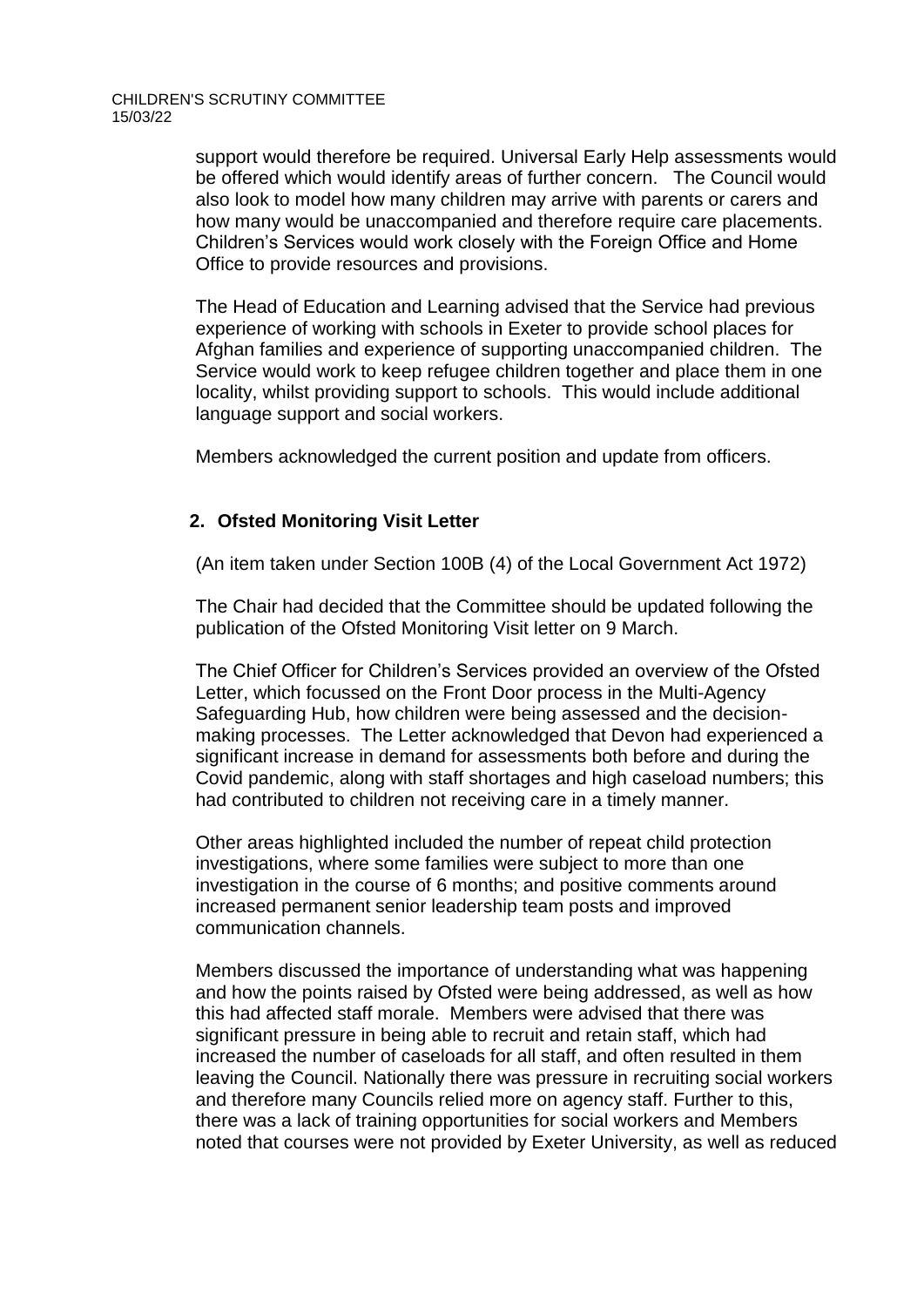availability of suitable accommodation; all of which compounded the issues of recruiting social workers.

It was **MOVED** by Councillor Hannaford, **SECONDED** by Councillor Sanders, and

**RESOLVED** that there be a special meeting of Children's Scrutiny Committee to discuss the Ofsted Monitoring Visit Letter as a matter of urgency.

# **\* 32 Public Participation**

There were no oral representations from members of the public.

# **\* 33 Scrutiny Committee Work Programme**

The Committee were updated as to the Scrutiny Work Programme and it was agreed that the following items be added:

- to examine the risk position and any improvement required relating to the risk of a young child in Devon losing their life (referral from Audit Committee 24/02/22 and it was noted that the 'Death or Serious Harm to a Child' had been recently added to the Corporate Risk Register)
- Timeliness of Health Assessments

### **\* 34 Children's Social Care Performance Report**

The Committee received the Report of the Chief Officer for Children's Services which provided a performance update on Children's Social Care, highlighting the key measures of change in areas including the number of children/young people

supported per 10,000, the quality and timeliness of practice, the number of children in care and workforce.

The Report outlined the following key points:

- the 12-month average of the rate of referrals in Devon was similar to the national average but higher than statistical neighbours;
- the capacity and demand in the Initial Response Teams (IRT) continued to impact on the timeliness of assessments;
- the rate of children per 10,000 with a child protection plan was higher than the national average and statistical neighbours;
- the rate of children in care per 10,000 was stable and lower than the national and statistical neighbour average;
- the timeliness of health checks had further reduced in part due to the pandemic;
- Devon compared favourably with outcomes for 19-21 year old care leavers compared to the national average and statistical neighbours;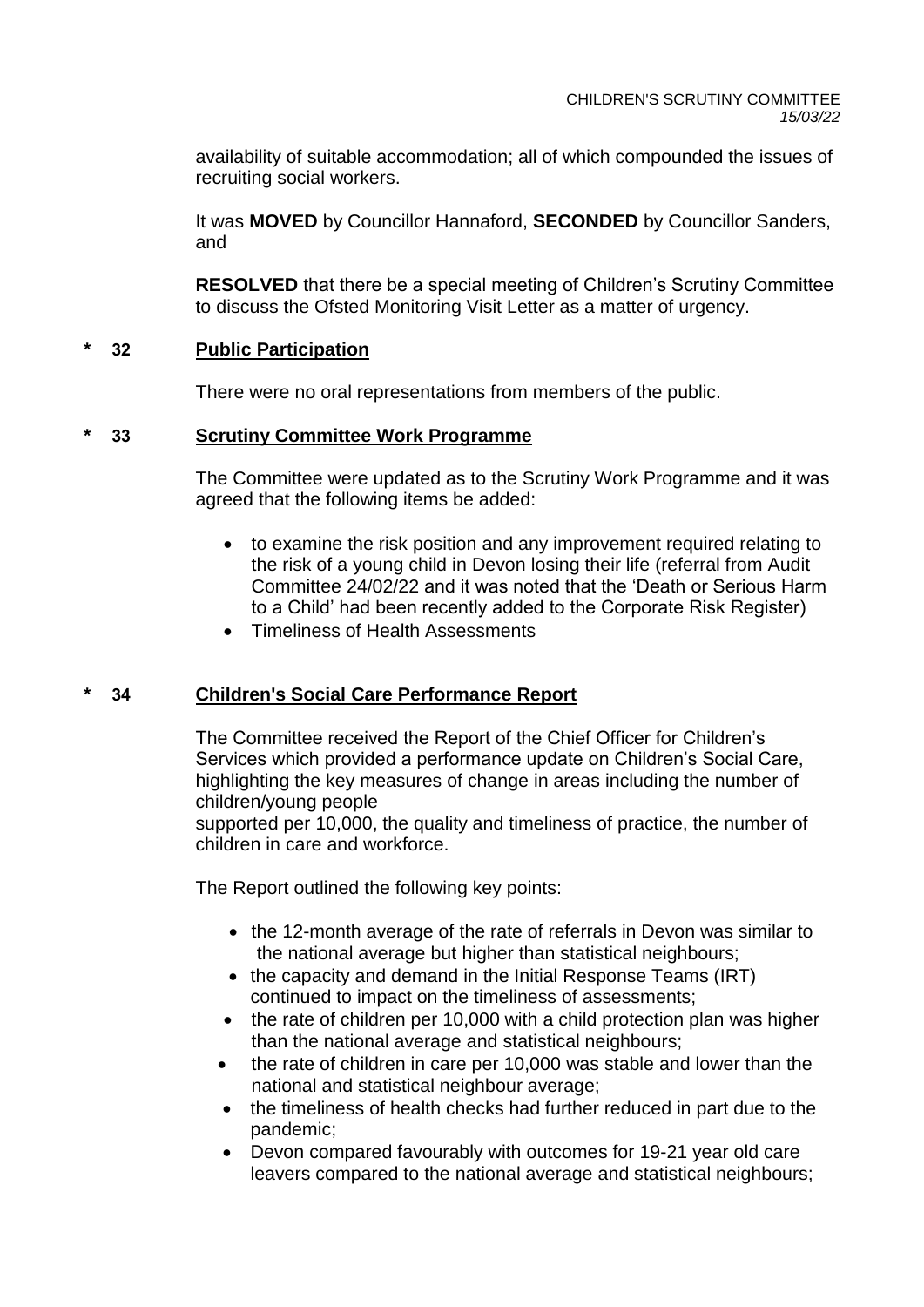CHILDREN'S SCRUTINY COMMITTEE 15/03/22

- despite successfully recruiting permanent staff, there had not been an overall net reduction in the use of agency staff; and
- Supporting the workforce to have manageable numbers of children allocated to them was a priority and there was evidence that Devon had similar and in some incidences more manageable caseloads than other south west local authorities.

Members raised the following discussion points and questions with Officers in response to the Report:

- Members were pleased with the layout of the report and thanked officers for their work in formatting the report in a clear and concise manner;
- In response to how the data was being used to improve outcomes, Members were advised that this information was shared with locality directors and management team to help them understand key issues within the Service and children with a high need;
- The number of caseloads per staff was exceptionally high in Devon, and the Service would be addressing this by filling vacancies within the Initial Response Team (IRT) and aiming to become an employer of choice for social workers within the southwest region;
- To increase morale of social workers, Members asked what they could do to help support the Service and for social workers to feel supported in their roles. Members were informed that positive communication with staff was always beneficial and appreciated; and a letter of thanks had already been drafted to be distributed to staff members. Informal visits to frontline staff, as Covid restrictions were lifted, would also be encouraged to show support to staff;
- With regard to the high rate of referrals, it was still too early to identify whether this was purely a result of the pandemic or if numbers were already on the rise; however it was believed likely to be a long-term change, potentially due to the complexity of families and anxieties around the Council receiving a negative Ofsted review;
- Child Protection Conferences there were concerns around poor performance and timeliness and there had been some sickness levels in families and staff (due to Covid) which had also impacted on attendance at conferences and the need to therefore postpone meetings, causing some delays;
- Health Assessments concerns were raised around timeliness and who completed assessments. Members were advised that the data provided in the report included both initial and annual assessments – however Members may wish to explore this area further at a future meeting;
- Care experience of young people with accommodation and training needs – Members noted that having spoken to some 18-21year olds, they did not feel ready to manage their own money, food, bills and washing and Officers advised that training packages were being implemented to help support young people;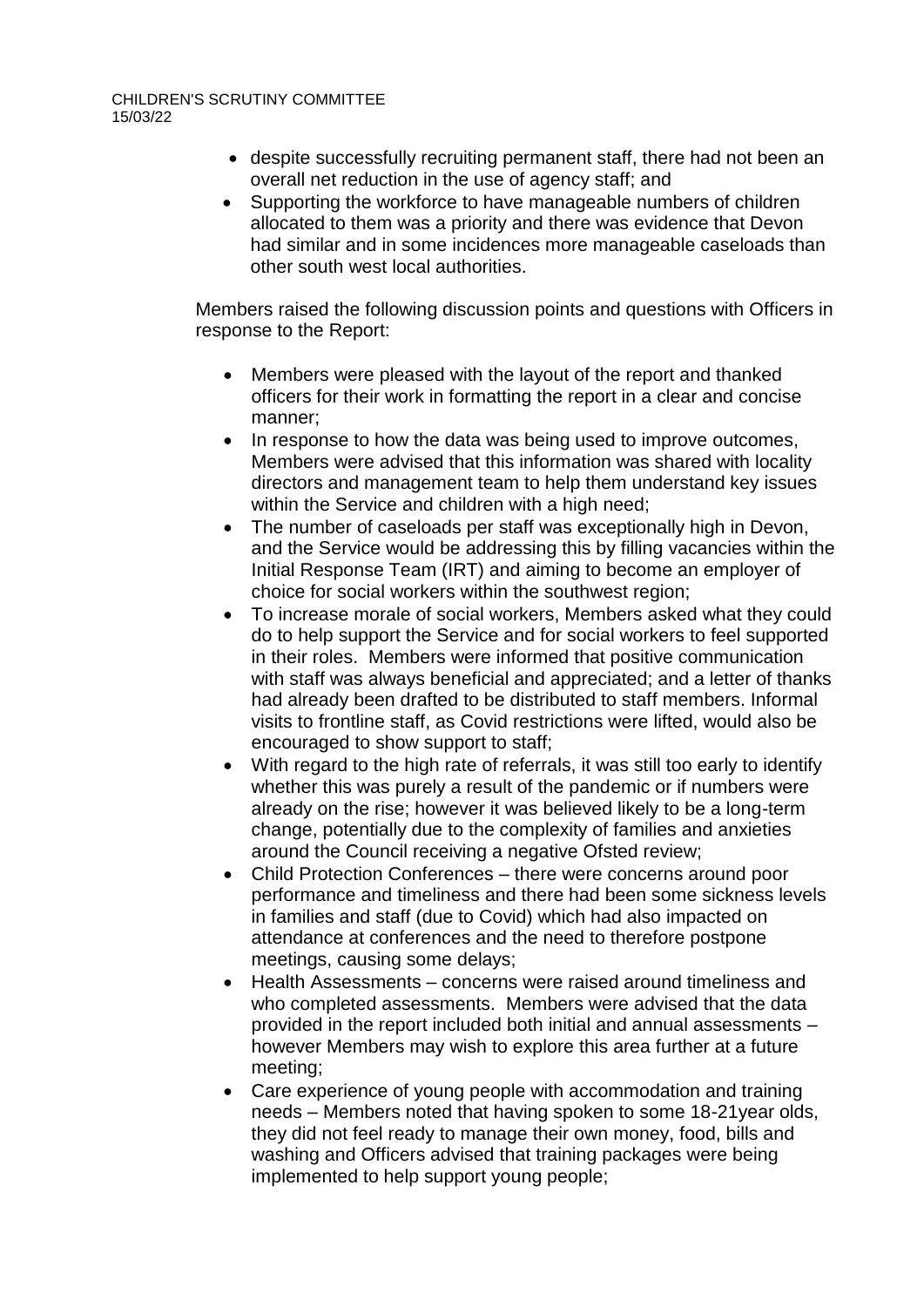• Children in unregistered accommodation – these young people had extensive needs and required specialist accommodation that the Service had been unable to find at this time. Weekly meetings took place to review these children, and work continued to meet their needs or provide secure placements for children with very complex or mental health needs.

It was **MOVED** by Councillor Hannaford **SECONDED** by Councillor Hellyer and

**RESOLVED** that the timeliness of health assessments be added to the work programme for a future meeting.

#### **\* 35 Babcock LDP In-Housing update**

The Committee considered the Report of the Head of Education and Learning (CS/22/02) updating Members on the progress being made to transition all of the Babcock LDP education services, and the staff who deliver them, back into Children's Services in Devon County Council through a TUPE process.

The Report highlighted that officers from all departments affected by the move (Children's Services, ICT, Premises, HR, Finance, Communications etc), had been working as part of a project steering group to put in place the necessary arrangements to ensure a smooth transfer of staff and also that the delivery of services to schools and therefore children would not be impacted.

Interim arrangements had been made to allow office space in Great Moor House whilst long term arrangements were made for the new integrated team to be co-located with current DCC staff, which would help support the new integrated ways of working.

It was **MOVED** by Councillor Hannaford **SECONDED** by Councillor Sanders and

**RESOLVED** that the Scrutiny Committee

- a) welcomes the report of the Head of Education and Learning on the progress made to support the transition of the Babcock LDP staff into the Council and that all of the workstreams are currently on track;
- b) thanks the Head of Education and Learning for her continuous efforts to appraise and consult the Committee throughout the project;
- c) welcomes the opportunity to meet with incoming staff as part of a welcome event on Friday 22nd July; and,
- d) asks that the Head of Education and Learning to continue to update the Committee on the in housing of the services, particularly after the commencement date of 1st August 2022 and the re-branding exercise.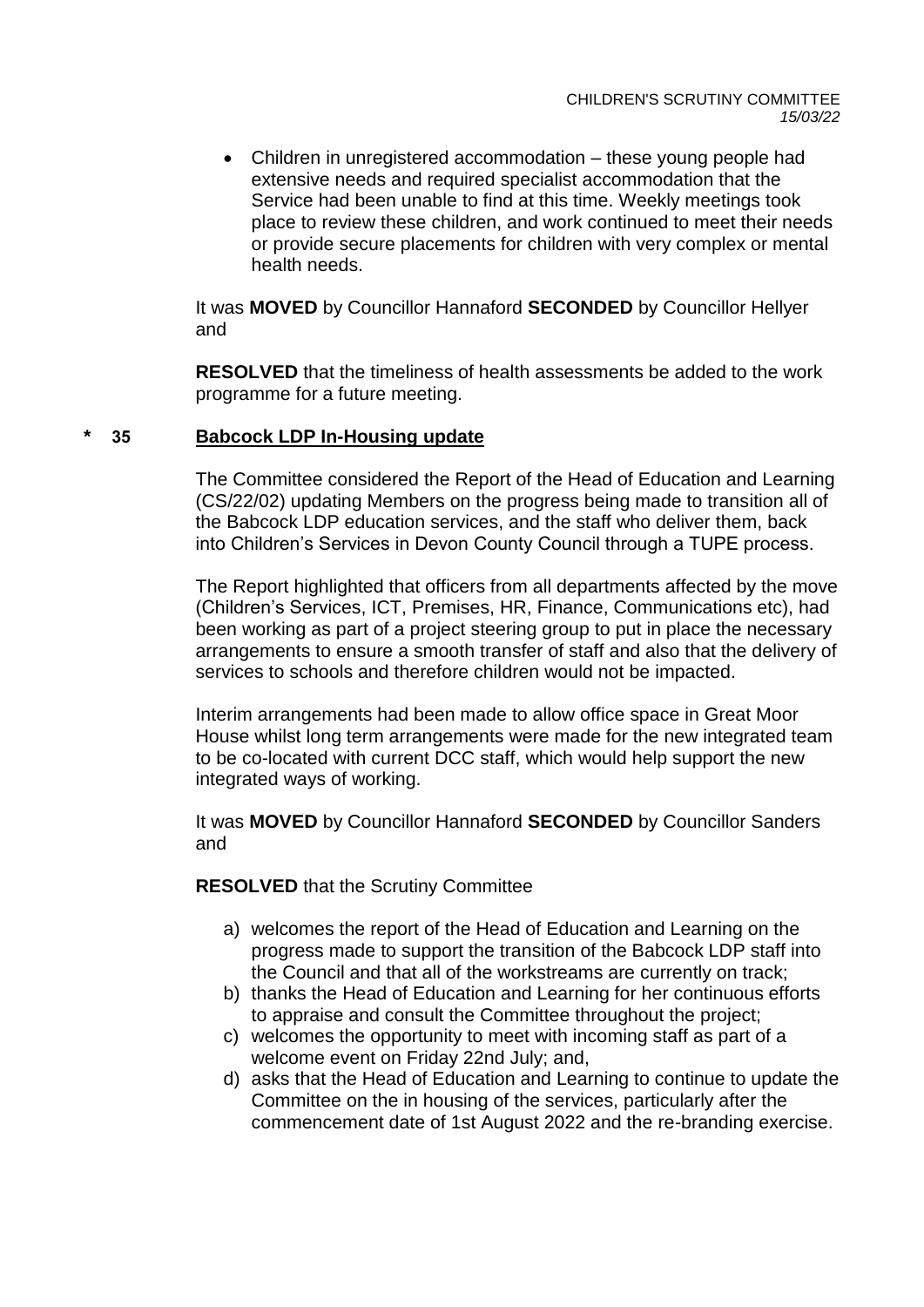CHILDREN'S SCRUTINY COMMITTEE 15/03/22

### **\* 36 Local Government & Social Care Ombudsman Complaint**

The Committee considered the Report of the Head of Education and Learning (CS/22/04) regarding the learning from an Ombudsman complaint where Devon County Council had failed to provide a child with adequate education from the point at which they were due to transfer to post-16 education in September 2019.

Members' discussion points included the capacity of Children's leadership team with oversight of post-16 education and the number of staff to reduce the backlog of cases. Members were advised that a new Strategic Director of SEND had recently started to bring additional expertise, both operationally and strategically, to support this work which included post-16 children. In relation to the backlog of EHCPs/annual reviews, following full Council and approval of the budget, the staff that had been employed on temporary contracts for 18months had now been made permanent, which would see significant improvements in the experience within teams. Additional posts had also been requested to bring Devon in line with national expectations of caseloads: 350-500 cases per staff in Devon compared to national average of 150-200 cases.

Members and Officers agreed to bring further details to Members at a later date on the continuing improvements in the SEND service, with communication and relationships being a priority.

It was **MOVED** by Councillor Hannaford **SECONDED** by Councillor Sanders and

**RESOLVED** that Children's Scrutiny Committee

Considered the Report and resolved that the actions taken following the Ombudsman complaint be endorsed as proportionate to the case and the assurance that the appropriate level of learning in the Service has been implemented be accepted at a future meeting.

### **\* 37 Race Equality Audit - Role of Scrutiny Members**

The Committee considered the Report of the Chief Executive (CEX/22/01) which outlined how the Race Equality Audit had helped the Council understand the nature and impact of structural racism within the organisation so that it could be addressed. The Audit's objectives were to provide an honest assessment of how it felt for Black and Asian colleagues to work for Devon County Council, to challenge assumptions and advise on actions to ensure DCC became a place where Black, Asian and other ethnically diverse staff felt safe, included and welcomed.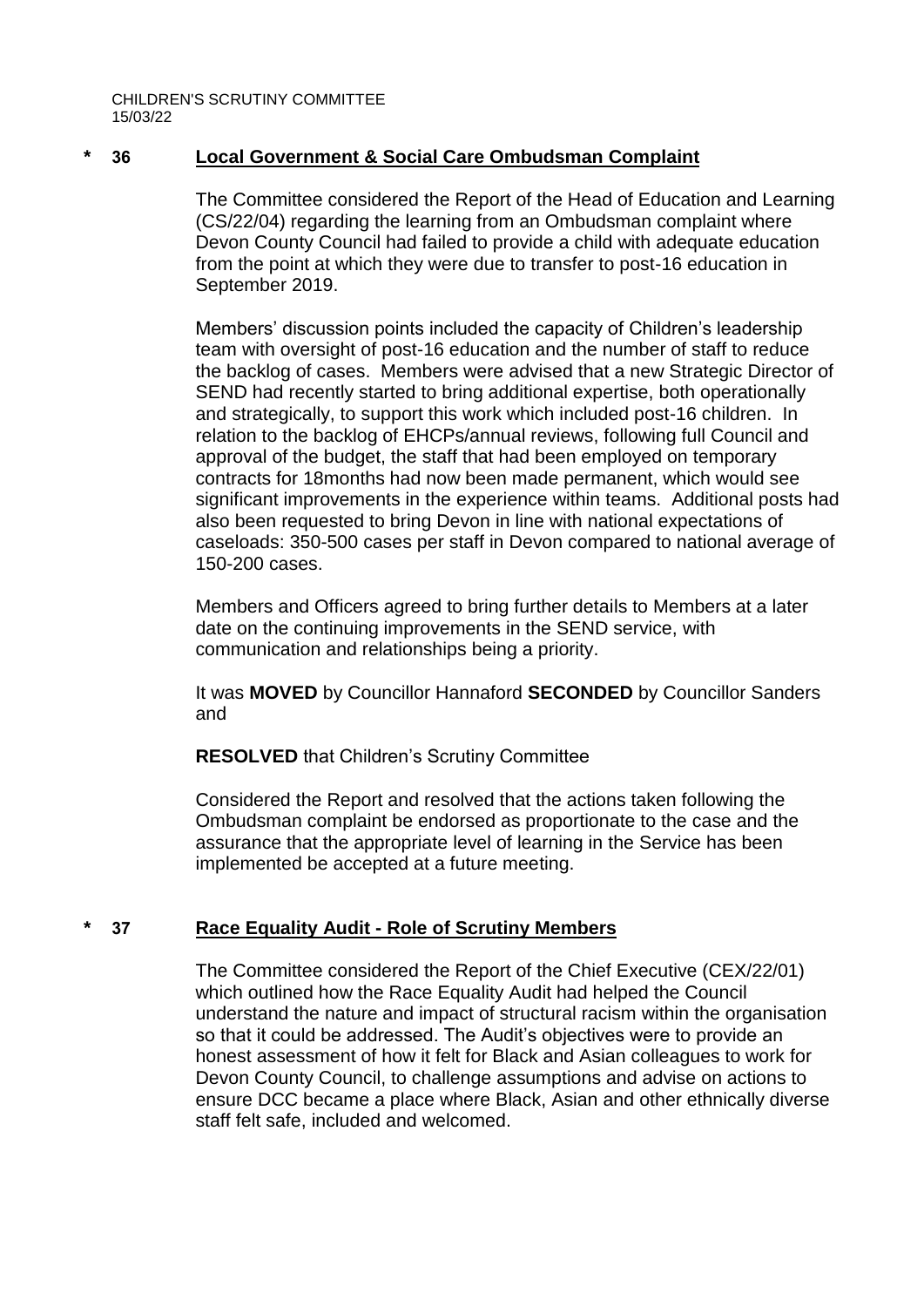The Council was moving forward with implementing the Report's recommendations, including £500,000 investment in equality, diversity and inclusion that would be used to strengthen the Council's ability to challenge inequality and celebrate diversity.

All Members of the Council would be invited to participate in further discussions about the Race Equality Audit. Those sessions (dates to be confirmed) would be an important opportunity for Members to explore and fully understand the audit's findings and all Members were urged to participate. The Report would be considered at all Scrutiny Committees to inform the Council's anti-racism framework and how councillors would be involved in holding the organisation to account.

The full 30 page Race Equality Audit report, which was published on 26 January 2022, was available, together with an accompanying summary infographic, at [https://www.devon.gov.uk/equality/performance-and](https://www.devon.gov.uk/equality/performance-and-monitoring/raceaudit21)[monitoring/raceaudit21](https://www.devon.gov.uk/equality/performance-and-monitoring/raceaudit21)

The Chief Officer for Children's Services advised that officers had accepted the report and have a number of staff in the Services who had experienced racism whilst carrying out their role. A Children's Services action plan was being developed to address these specific issues, as well as contributing to the wider organisational work that was ongoing.

In terms of suggested areas of future scrutiny, Members suggested the following areas:

- Support for staff
- Adoption
- Fostering
- Children in Need
- Recruitment of Overseas Workers
- Diversity of Workforce

Members agreed to monitor the ongoing work in relation to the Race Audit Report and feed into the wider corporate response and anti-racism framework.

### **\* 38 Children's Standing Overview Group**

The Committee received the report of the Children's Standing Overview Group and discussed the difficulties in the recruitment and retention of social workers in Devon. The Report highlighted that the recruitment and retention of staff continued to be one of the biggest challenges facing the Service in order to stabilise the workforce, with affordable housing and accommodation being a large external barrier to this. The lack of affordable accommodation made it difficult to recruit agency and permanent staff to Devon.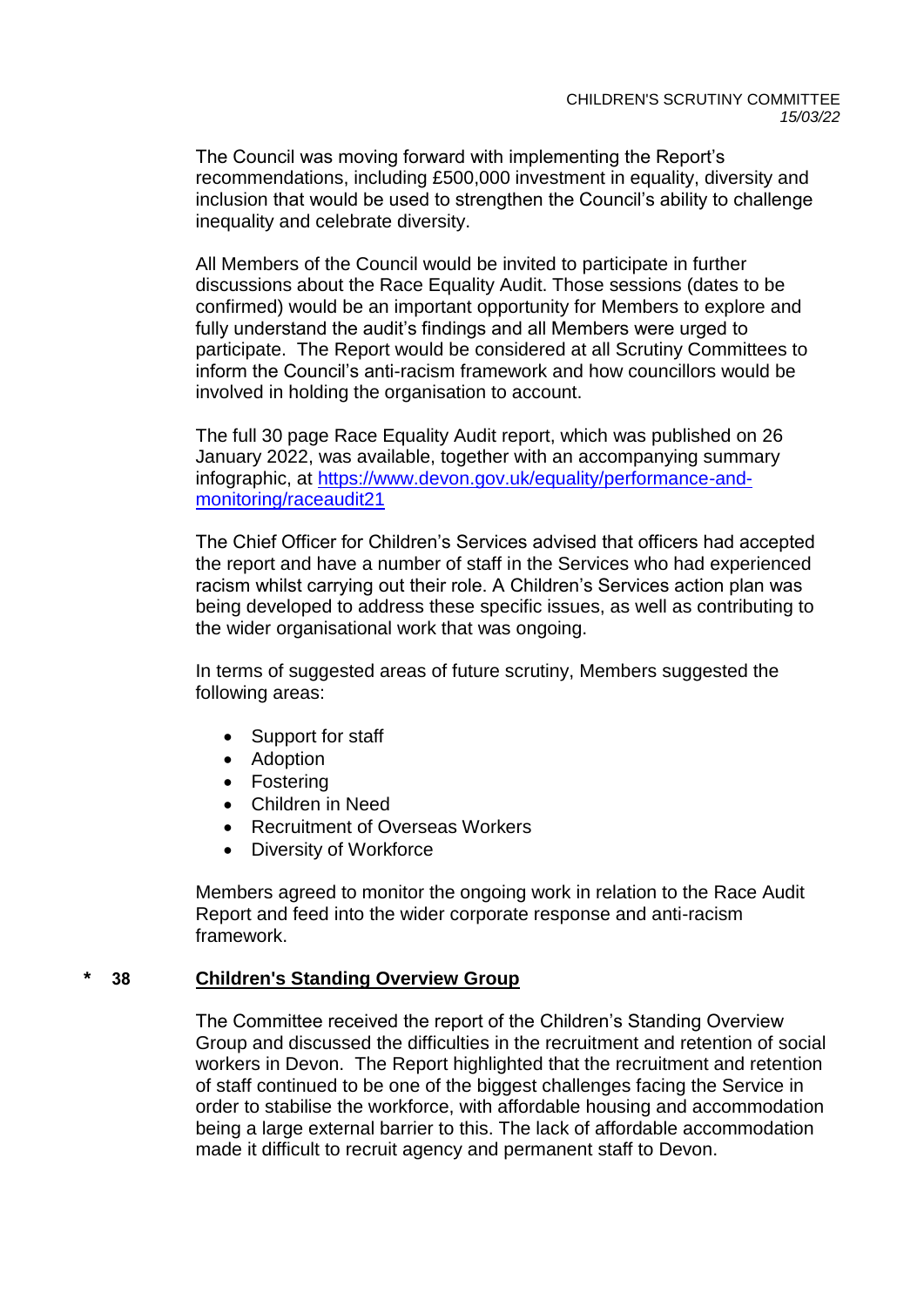It was **MOVED** by Councillor Hannaford **SECONDED** by Councillor Sanders and

### **RESOLVED** that

The Children's Scrutiny Committee:

- (a) approve the Report of the Standing Overview Group 21 February 2022.
- (b) Raises concern to Cabinet about the critical lack of affordable housing as a barrier to recruitment and retention in Devon. The Committee understand that the Devon Housing Taskforce are looking at housing in the county as part of any potential devolution deal and will be drawing up strategic recommendations. Nevertheless, we raise our concern to Cabinet about the immediate challenge that the lack of affordable housing is having now on our recruitment and retention of key staff, not just in Children's Services but across the wider public sector.
- (c) Asks Cabinet to recognise that in order to continue to deliver our statutory duties in Children's Services, the Council must be equipped to attract and accommodate a highly skilled, diverse workforce right across the County. At this time, the lack of accommodation for prospective permanent and agency staff places us at a major disadvantage compared with other local authorities. In particular, there is an immediate need for solutions in the north of the County in order to recruit to these areas.
- (d) Asks Cabinet to consider investing in pilot schemes to provide accommodation for those who cannot currently secure accommodation. This might include the temporary solutions and home share initiatives being explored by Cornwall Council or the Council of the Isles of Scilly. The Council previously did this over the COVID-19 Pandemic for other sectors and services for temporary accommodation. This would be limited to 'move on' housing solutions such as bulk renting hotel rooms, renting properties, buying properties or other innovative housing solutions such as 'micro homes'.
- (e) Asks Cabinet to work with other partners such as registered social landlords and government agencies such as Homes England to explore these solutions.
- (f) Asks the Devon Housing Taskforce, via the Cabinet and Team Devon, to meet as soon as is practicable to look into this issue as part of their work and report this back to the Committee.
- (g) Asks Cabinet, when considering these matters, to also consider suitable, affordable accommodation for our care leavers too.